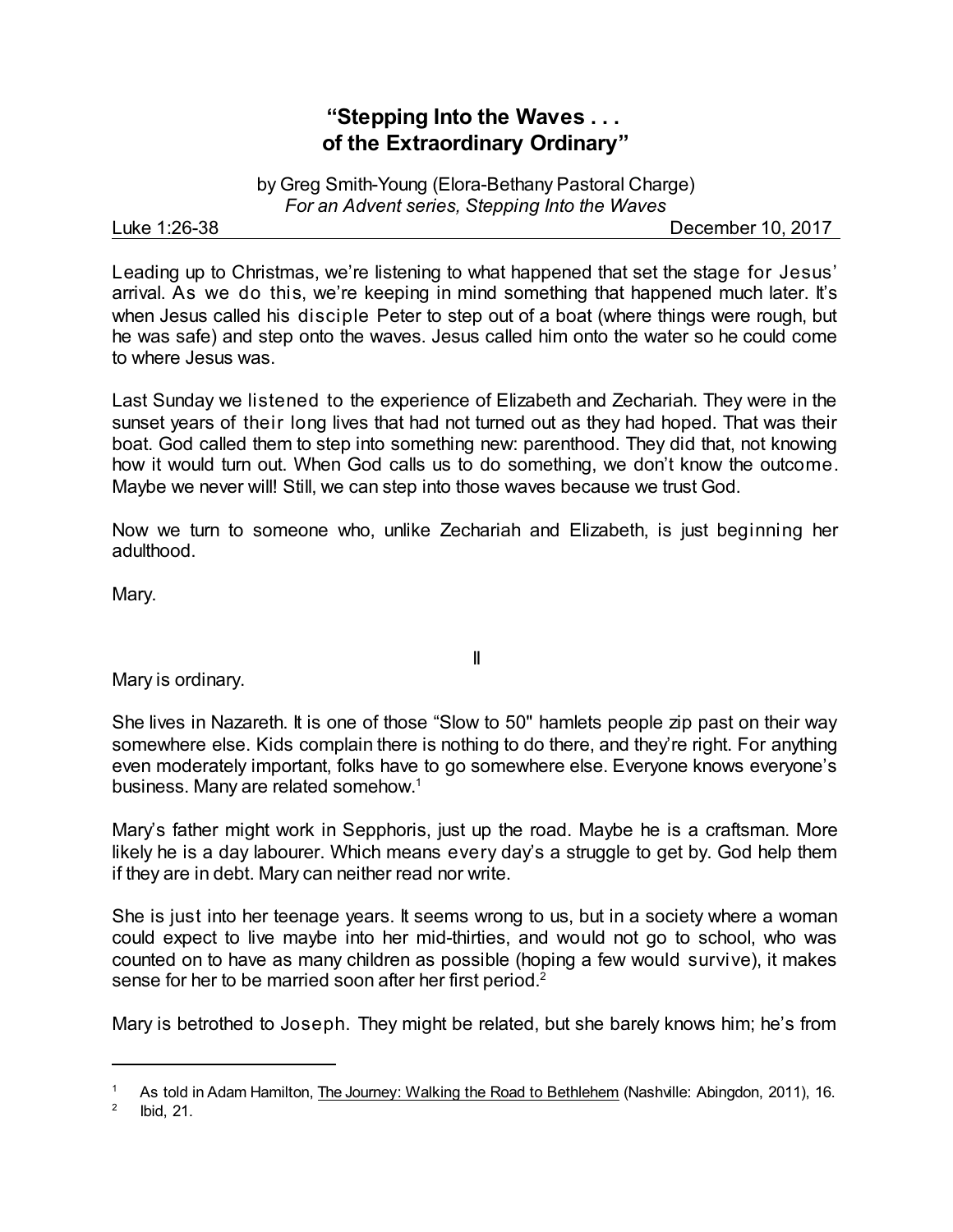down near Jerusalem. <sup>3</sup> Of course their marriage was arranged. Their betrothal will last perhaps a year. They are legally bound, but not intimate. Once they do live together, she will start having children. Mary will keep having them, until she can't conceive any more, or dies in childbirth.

That's Mary's life. It's mapped out by necessity, tradition, poverty and sexism. How could she conceive it being any different?

It takes an angel.

*Please read Luke 1:26-38. You can see it [here](https://www.biblegateway.com/passage/?search=Luke+1%3A26-38&version=NRSV).*

III

Through ordinary Mary, God is doing something extraordinary.

It's not that she will become pregnant, soon. Once she moves in with Joseph, that's expected. Of course it's "how" she becomes pregnant that's extraordinary.

It's not that she will have a child. Hopefully she'll have many. Of course it's "who" her child will be that's extraordinary.

The "how" and the "who" are tightly wrapped together.

You know who Mary's child will be!

- Great, as in excellent, majestic, exalted.<sup>4</sup>
- God's son, reflective of God's very being.
- King, like his great ancestor David.
- Ruling forever, the Messiah who begins the everlasting age of God's Kingdom.
- *Yeshua*, Jesus. That means "God saves." In him, God saves us.

Because of who Mary's child will be, you heard how Mary's child will become!

- Not by human initiative.
- Not depending on normal natural processes.
- Jesus will be Holy Spirit-made.

<sup>&</sup>lt;sup>3</sup> My theory is that Joseph was from Bethlehem, the town of his ancestral family descened from King David. This lineage gives him some prestige, but little else. He's a tradesman, perhaps a carpenter.

<sup>4</sup> The Greek word is *megas*. See <http://biblehub.com/greek/3173.htm>.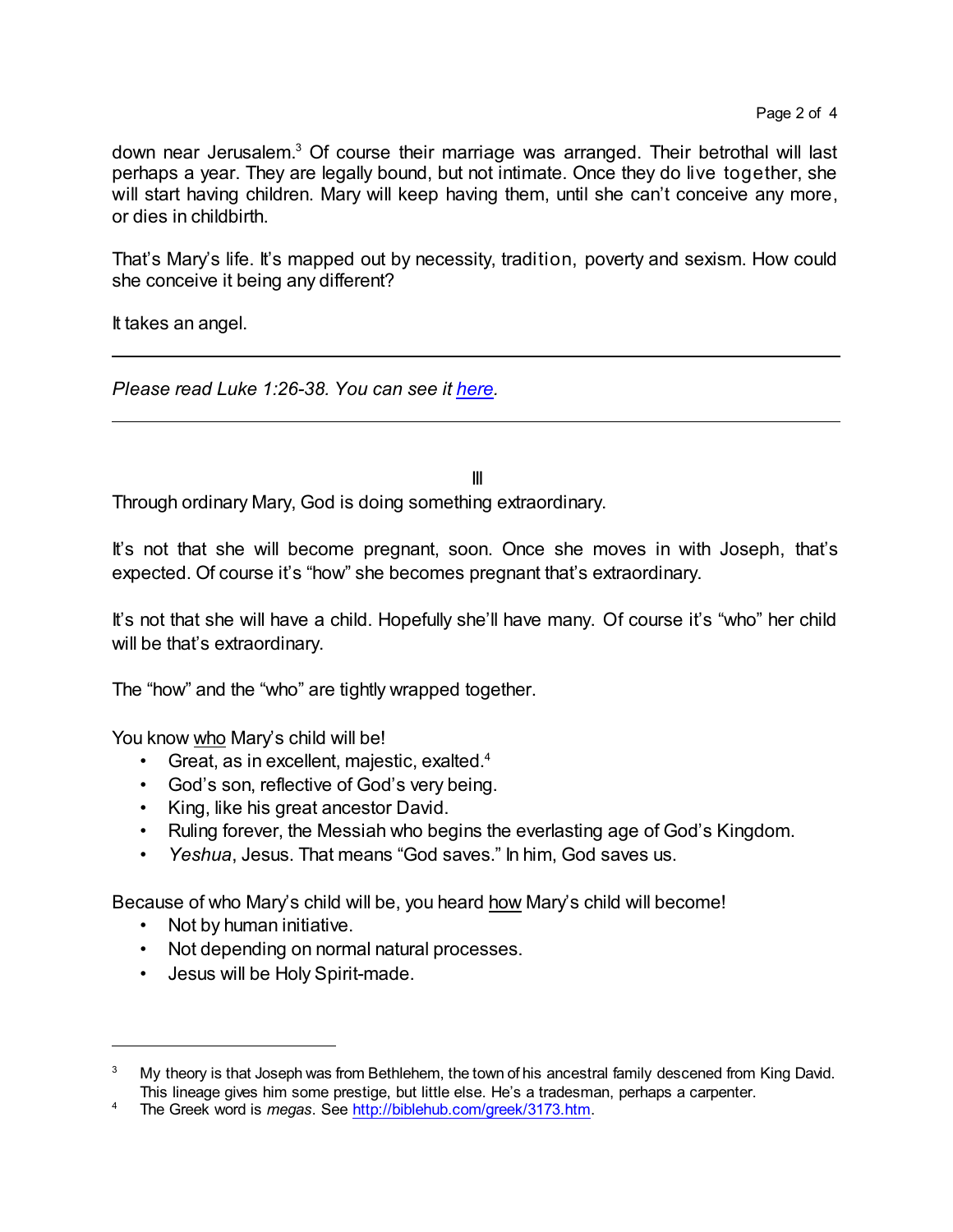It's very ordinary, a woman pregnant. Very ordinary, a child conceived.

Yet because within Mary's womb, the essence of God will fuse with the fullness of humanity, it's extraordinary.

 $N$ 

When Jesus calls on us to step out of our boat, whatever it is, often it is to do something very ordinary. Too often in churches, we imagine God calling someone to be Mother Teresa, or Dietrich Bonhoeffer, or a United Church minister.

But maybe Jesus' most important calling to me is to be Rachel's Dad. Maybe that is where he is calling on me to step out of the boat and into the waves. Dad? That's ordinary!

Maybe God's most important calling to you is to be Bill's neighbour (or whatever their name is). Neighbour? That's ordinary!

Or to be your mother's child. That's ordinary!

Or your colleague's or classmate's friend. That's ordinary!

Maybe it is to work at your ordinary job.

Stepping out is not necessarily, or even usually, into something spectacular. It is ordinary.

When Jesus called Peter to step out, it was onto ordinary lakewater, stirred by ordinary winds into ordinary waves. What made it extraordinary? It was Jesus who was calling him to do it. And to do it in an extraordinary way.

What God is calling us out into is probably ordinary. It might not be a big life change at all! (Mary is going to have a baby! That was already going to be her life!)

Yet because it is the Holy Spirit moving through us, we will do it in extraordinary ways.

And because it is Jesus who has called us, it is extraordinary.